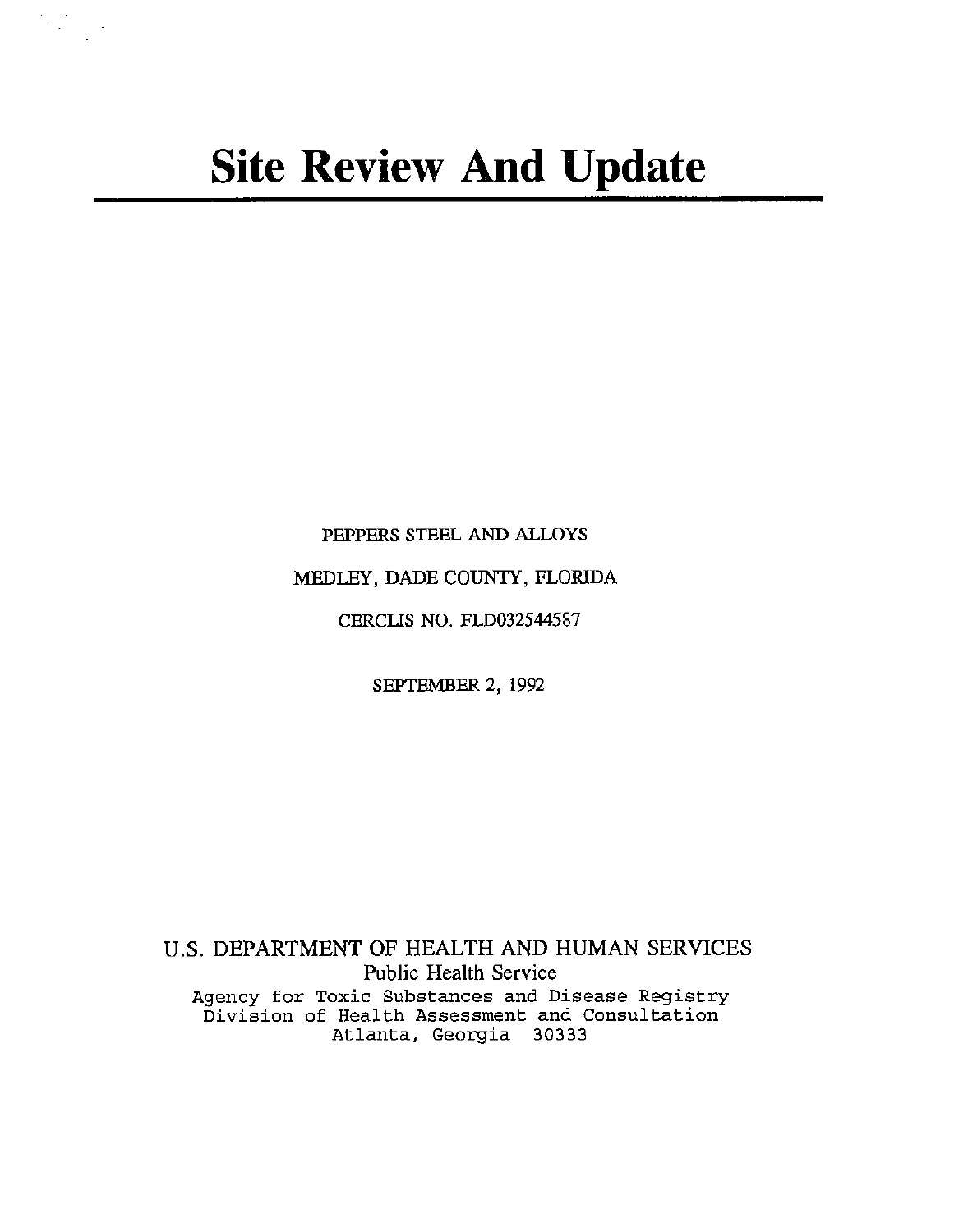# **Site Review and Update: A Note of Explanation**

The purpose of the Site Review and Update is to discuss the current status of a hazardous waste site and to identify future ATSDR activities planned for the site. The SRU is generally reserved to update activities for those sites for which public health assessments have been previously prepared (it is not intended to be an addendum to a public health assessment). The SRU, in conjunction with the ATSDR Site Ranking Scheme, will be used to determine relative priorities for future ATSDR public health actions.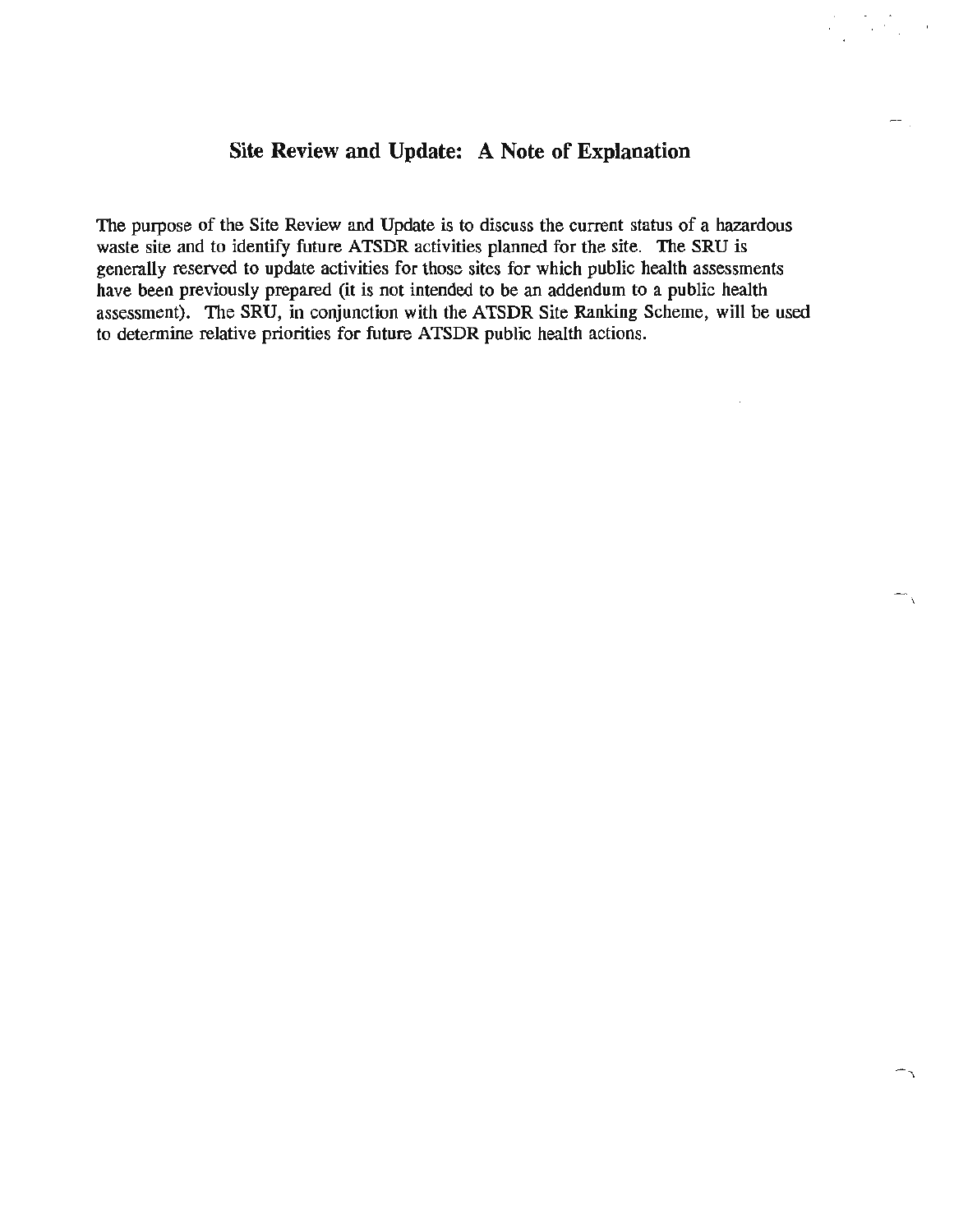### SITE REVIEW AND UPDATE

 $\sum_{\alpha\in\mathcal{A}}\alpha_{\alpha\beta}$ 

PEPPERS STEEL AND ALLOYS MEDLEY, DADE COUNTY, FLORIDA CERCLIS NO. FLD032544587

## Prepared by

Florida Department of Health and Rehabilitative Services Under a Cooperative Agreement With The Agency for Toxic Substances and Disease Registry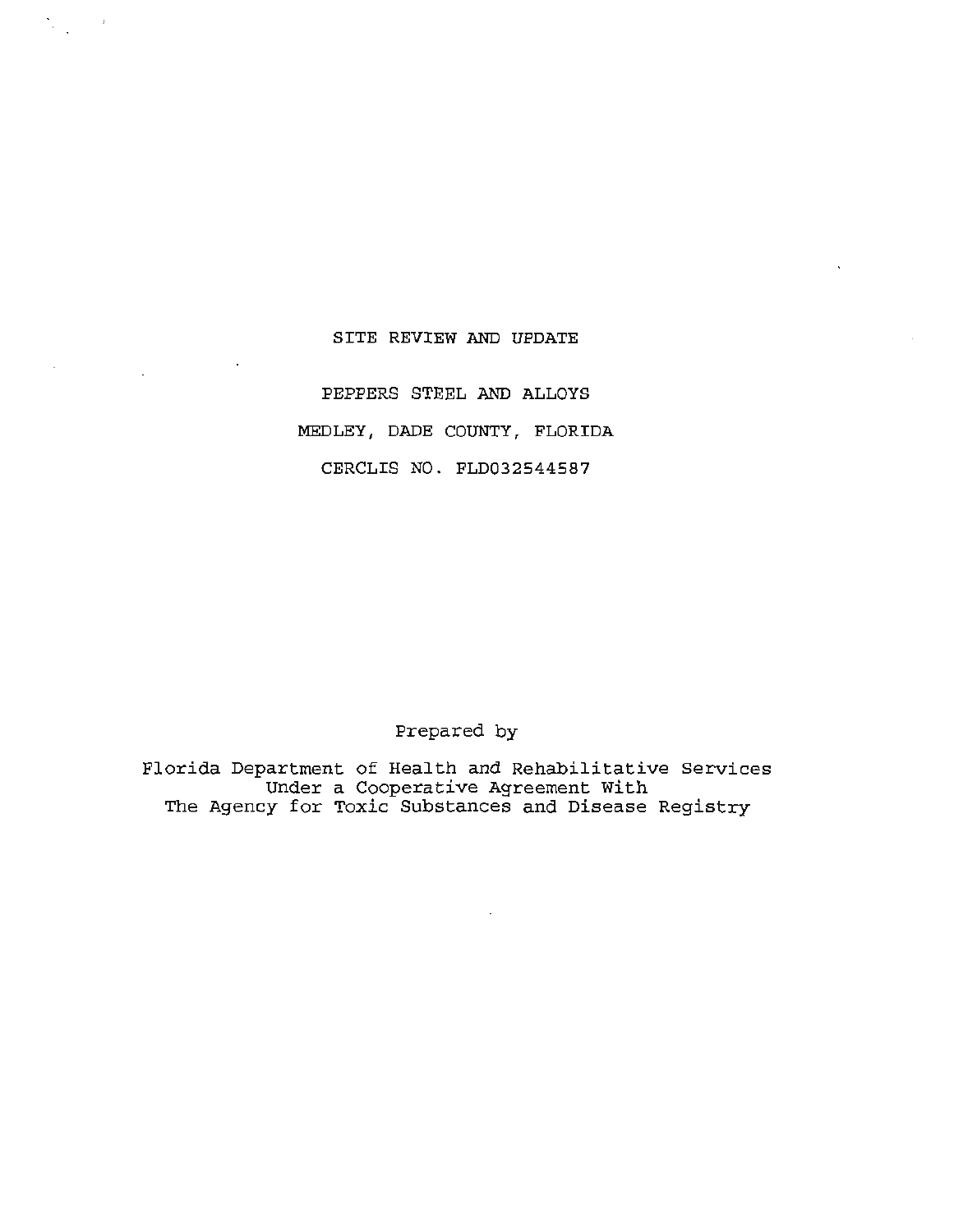#### SUMMARY OF BACKGROUND AND HISTORY

The Peppers Steel and Alloy Company Superfund site is in a light industrial section of Medley, Florida . Medley is in north Dade County, about 10 miles northwest of downtown Miami (Figure 1). Since the 1960s, this 30-acre site was used for battery manufacturing, concrete casting, fiberglass boat manufacturing, heavy equipment repair and servicing, sandblasting and painting, and automobile metal salvaging. Peppers Steel and Alloy Company salvaged used electrical transformers and disposed of the remaining oil on the ground. The oil in those transformers contained high levels of polychlorinated<br>biphenyls (PCBs). In 1978, the Dade County Department of County Department Environmental Resources Management (DERM) discovered that subsurface soil was contaminated with lead, arsenic, and PCBs, and there was an oil layer above the groundwater. Because of the low solubility of the contaminants, groundwater contamination was minimal and limited to the In the summer of 1983, a U.S. Environmental Protection Agency (EPA) contractor removed about 1,200 gallons of oil from above the groundwater. EPA added the site to the Superfund National Priorities List (NPL) in September 1983.

In a 1983 health assessment, the Agency for Toxic Substances and Disease Registry (ATSDR) concluded that the site was not a public health threat. Some members of the community were concerned that the groundwater would leach metals and PCBs into the nearby Miami Canal, which would transport them near municipal water supply wells. Direct skin contact with the transformer oils, or inhalation of skin contact with the transformer oils, or inhalation of<br>PCB-contaminated dust during cleanup were the only exposure pathways<br>ATSDR identified. ATSDR recommended that, during site cleanup. ATSDR recommended that, during site cleanup, workers should be protected from skin contact with the oil or inhalation of PCB-contaminated dust.

In September of 1983, the National Institute of Occupational Health and Safety (NIOSH) reviewed the concentrations of PCBs found in fat samples taken from five Peppers Steel and Alloy Company employees. NIOSH found that the workers' PCB levels were in the low to middle of the range expected for chronic PCB exposure and did not recommend follow-up investigation.

In a 1986 enforcement decision document, EPA selected the following remedy for the site: collection and off-site disposal of the remaining subsurface oil; excavation of soil contaminated with PCBs, lead, and arsenic; and solidification/stabilization of the soils in an on-site cement monolith. Florida Power and Light, a potentially responsible party, completed the remedy in January 1989. EPA will continue to monitor the groundwater and may remove the site from the NPL in 1994.

#### CURRENT SITE CONDITIONS

Randy Merchant, Florida Department of Health and Rehabilitative Services (Florida HRS) and Walter Livingstone, Dade County Public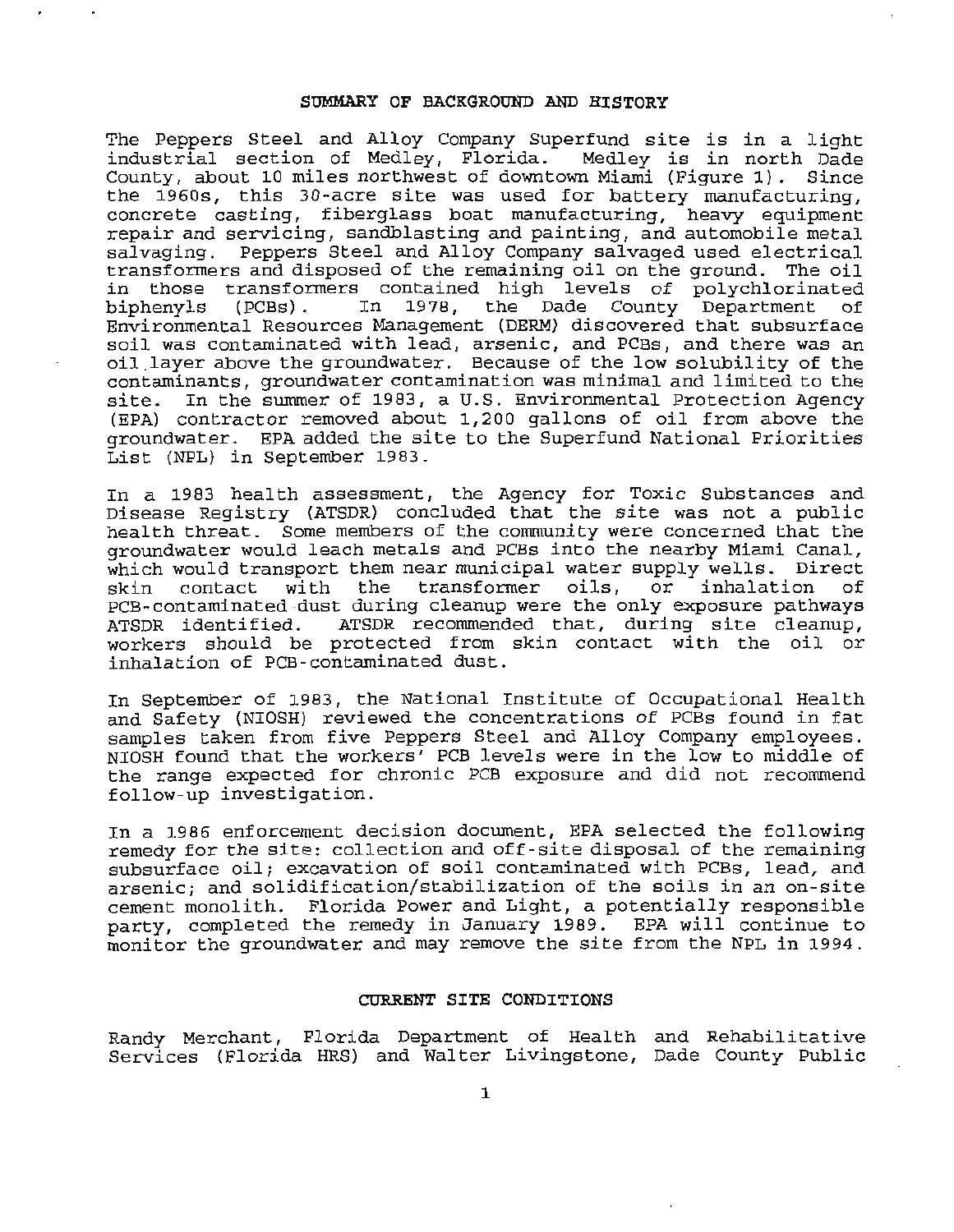Health Unit, visited the site on July 8, 1992. They observed that the site is covered with crushed limerock and surrounded by a chain-link fence. Some plants were growing on site. There is a battery manufacturer near the site, but no residences. There was no sign of site trespass.

. .

#### **CURRENT ISSUES**

The only public health concern at this site -- remedial worker exposure -- was addressed in the site remediation safety plan. No other public health concerns have been identified. The community's concern that contaminated groundwater from the site would contaminate the Miami Canal and, subsequently, municipal water supply wells was not justified. PCBs and metals were solidified and stabilized before they migrated from the site.

#### **CONCLUSIONS**

The 1983 ATSDR conclusion that this site does not pose a public health threat is still valid. The recommendation that remediation workers be protected from exposure was followed. Because the site has been remediated, there is no need for further public health evaluation.

#### **RECOMMENDATIONS**

Further public health actions at this site are not recommended. Remediation of the oil and contaminated soil eliminated the threat to public health. There are no longer any identifiable public health concerns.

The data and information developed in this site review, and update have been evaluated to determine if follow-up actions may be indicated. No further public health actions are indicated at this time.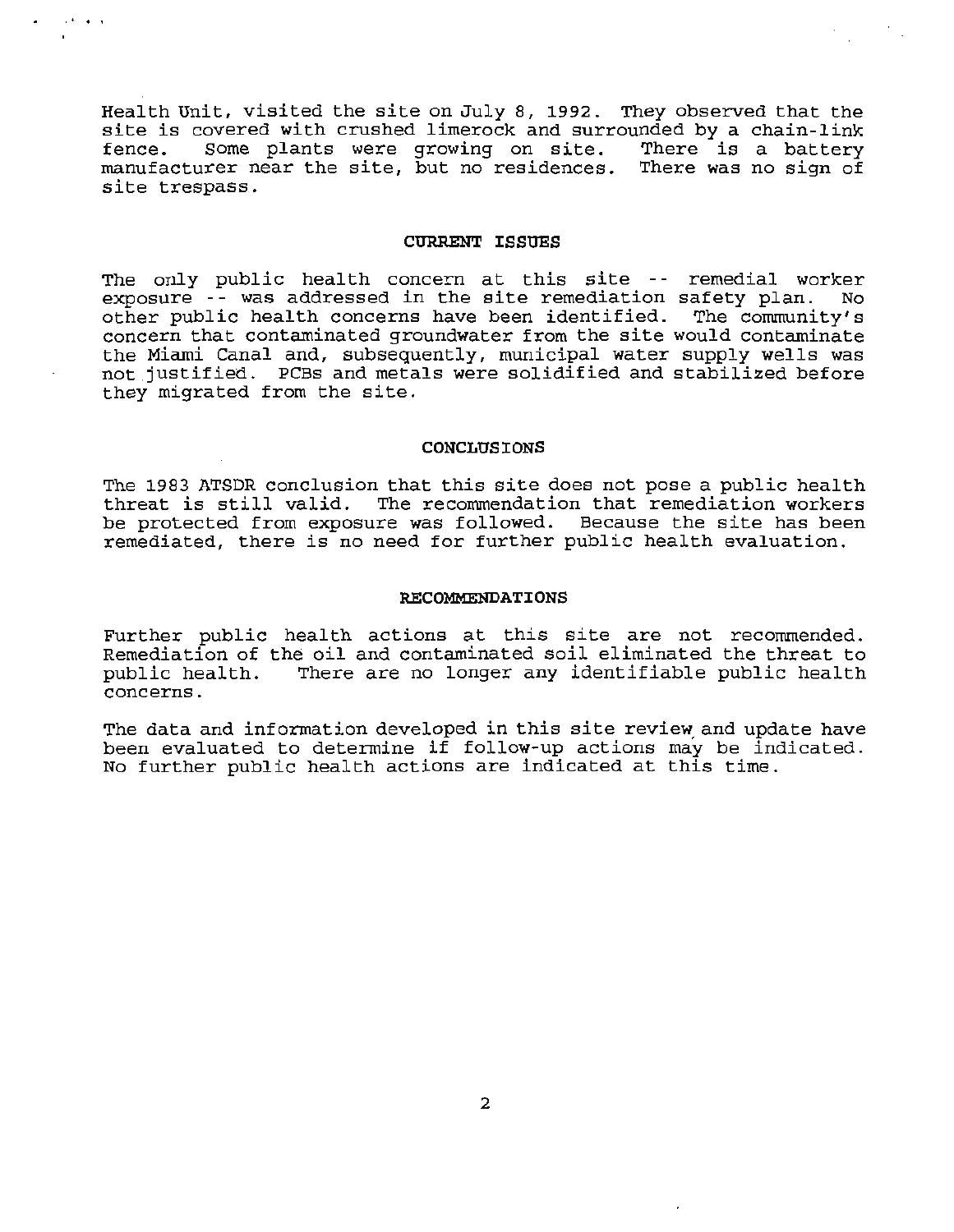#### **DOCUMENTS REVIEWED**

Florida HRS reviewed the following documents during preparation of this summary:

- 1. Health Assessment (ATSDR), Peppers Steel & Alloy Company, September 1983.
- 2. September 6, 1983, memo from James M. Melius, M.D. (Hazard Evaluations & Technical Assistance Branch, NIOSH) to Georgi Jones (Chief, Superfund Implementation Group, Centers for Disease Control).
- 3 . Enforcement Decision Document (EPA} , Peppers Steel and Alloys Inc. March 1986.
- 4. Final Report of Remedial Action, Peppers Steel & Alloys Superfund Site, Medley, Florida. Florida Power and Light. June 1989.
- 5. Fact Sheet, Peppers Steel & Alloys Superfund Site (EPA), (not dated) .

Preparer of the report: E. Randall Merchant, M. S., Florida Department of Health and Rehabilitative Services.